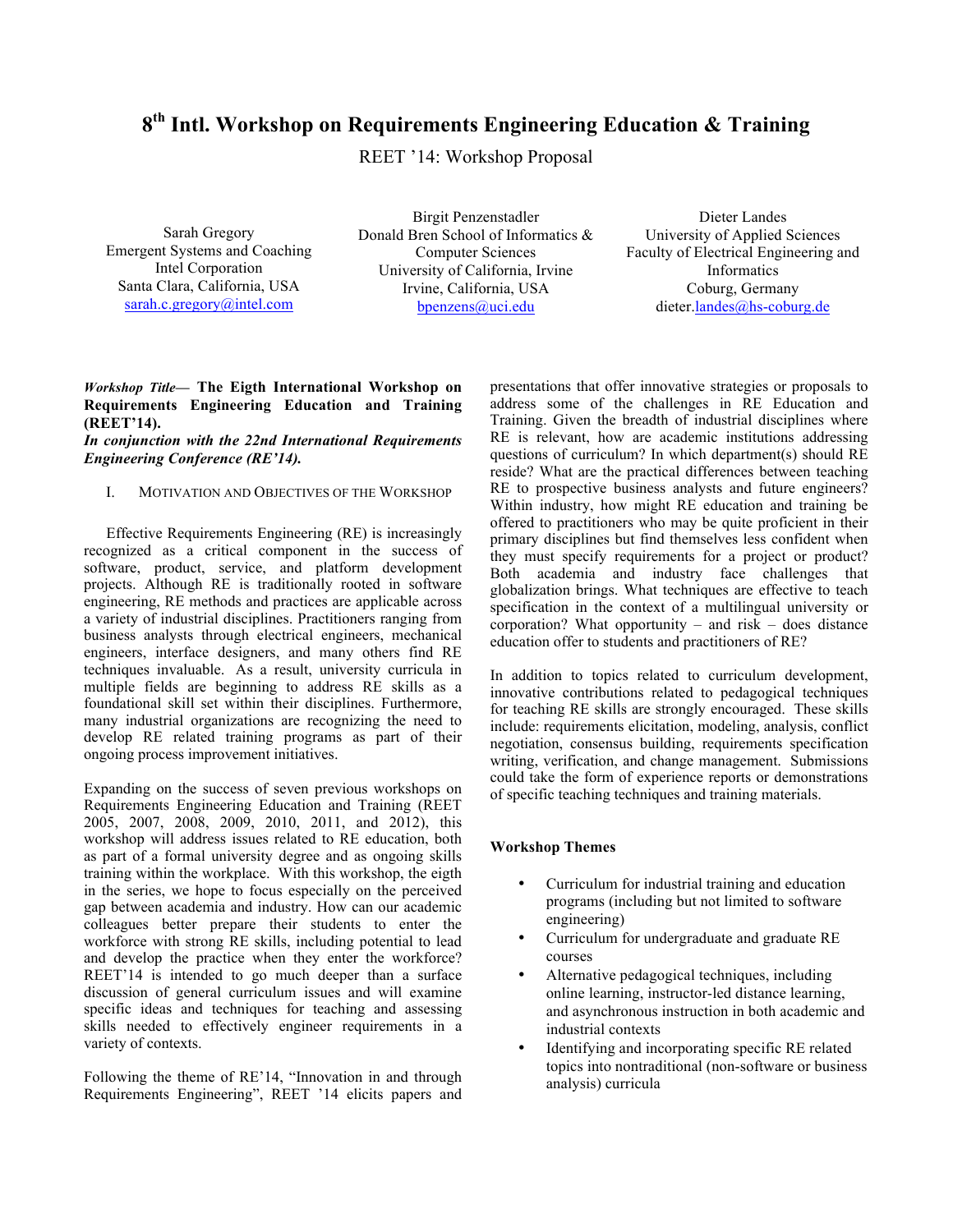• Further advancement of RE education and training within software and business analysis disciplines

# **Techniques and topics for teaching specific RE related skills**

- Creative methods for teaching stakeholder identification, requirements elicitation, analysis and validation, specification, and verification.
- Specific tools, exercises, and assignments developed to support RE skills training
- Assessment methods and practices of RE knowledge and skills, and when to use which method
- Strategies for assessment of learning soft skills
- Addressing skill mismatches or gaps between graduating students and industry needs in practice
- Studies into the effectiveness of various RE educational practices
- Experience reports including industrial training and university level curriculum

# **Potential expected outcomes:**

The primary objectives of the REET'14 workshop are to:

- Identify core RE skills that should be incorporated into the curriculum at various levels and to outline feasible RE curricula
- Exchange ideas on techniques, exercises, and tools for teaching specific RE related skills
- Improve understanding of effective RE teaching practices
- Share RE educational resources with one another

# II. TARGET AUDIENCE

This workshop is open to the public. The session can accommodate up to 35 people. The following types of attendees are particularly encouraged to attend:

- Educators currently teaching or planning on teaching RE courses
- Academics intending to integrate RE content into existing more generalized courses
- Practitioners interested in developing or improving RE training and education in the work place

Our intent is to advertise to and attract a broad cross-section of individuals with an interest in advancing the practice of teaching methods and practices of Requirements Engineering. The diverse backgrounds of the workshop organizers afford connections in academia, consulting, and industry, with access to business analysts, engineers, strategic planners, human factors and usability personnel, and multiple other roles in which RE practices are necessary. Within industry, we often face challenges of

individuals who are expected to author requirements specifications, but never received the requisite training in their own academic programs. Students in a wide range of disciplines find RE a useful complement to their studies, and practices explored in academia may well offer industry insights into how to address gaps in knowledge among practitioners.

REET is uniquely situated as the one annual forum where students, faculty, and practitioners from multiple disciplines and different work or study environments can come together to discuss best practices in developing and disseminating training and education in RE.

III. PAPER FORMAT, CONTRIBUTIONS, AND EVALUATION

# **Position papers (3-5 pages)**

Short papers will state the position of the author(s) on any of the topics within the scope of the workshop. For example, positions papers could describe experiences with a particular method for teaching an RE related skill, or could describe an innovative approach to incorporating RE education into the degree curriculum. Position papers will be evaluated based on their potential for generating discussion, and on the originality of the positions expressed.

# **Full papers (8-10 pages):**

Full papers will describe RE educational techniques, survey results, or experiential reports. For example, a full paper might describe a specific technique for teaching an RE skill and include a case study describing its implementation and evaluation of its effectiveness as well as lessons learnt. As another example, a full paper might describe a mature tool for supporting RE training.

# **Requirements Teaching or Training Activity**

Pedagogical papers will describe a teaching activity and provide all of the materials needed to reproduce that activity in the classroom. Authors of full and position papers, plus anyone else interested in attending the workshop are encouraged to submit an RE activity. RE activities will be documented using a predefined format, and will focus on one or more RE skills, define target audience and learning goals, provide step-by-step guidelines for conducting the activity, include student hand-outs or associated slides, describe the context of the activity, and briefly comment on its prior use in the classroom.

# **Evaluation Process**

A committee of approximately 10 reviewers from both industry and academia will provide 2-3 peer reviews for each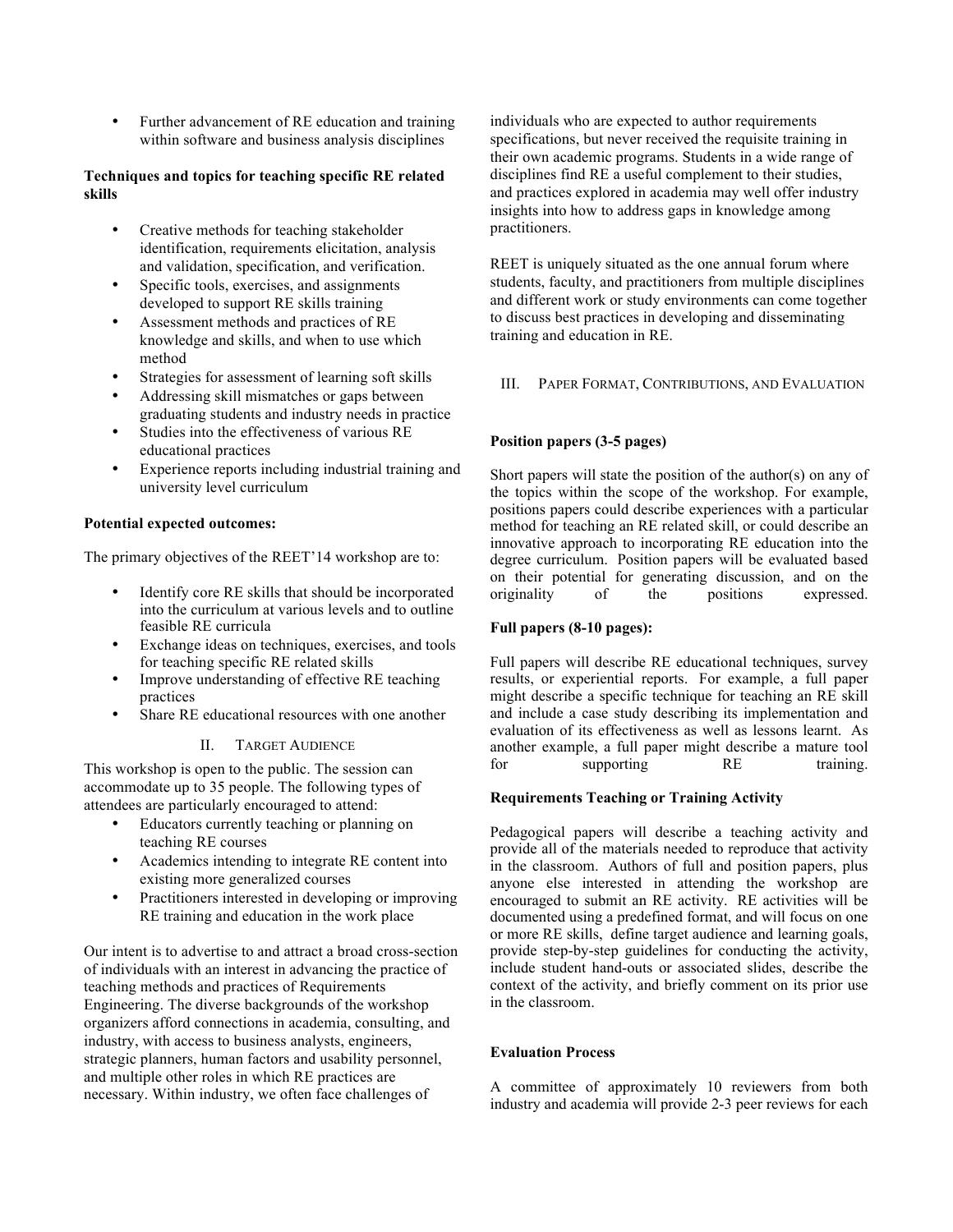paper. Candidate Program Committee members have been identified, and their participation will be secured pending acceptance of the workshop proposal itself.

For REET'14, we intend to comprise approximately half of the Program Committee (10-12 people) with individuals who have participated in this capacity before, both from industry and academia. We plan to include other Program Committee members who have not previously served. Through this balance, we will both expand the breadth of participants in the workshop's design and evaluation, as well as continue to expand the reach of RE Education and Training discussion into other academic contexts and industrial settings.

## IV. WORKSHOP FORMAT

REET'14 will be an interactive workshop, combining presentations of accepted papers with demonstrations of pedagogical techniques and practices. Sufficient time will be allocated to allow for discussion between presentations. Attendees of previous REET workshops have found the opportunities afforded for networking between academic and industrial participants to be especially helpful, and we plan to continue to facilitate such discussions in REET'14.

#### V. WORKSHOP PAPER PUBLISHING PLANS

Papers delivered at REET'14 will be published with CEUR WS proceedings. In addition, we will offer the opportunity for participants and presenters to share<br>resources, including pedagogical best practice resources, including pedagogical best presentations and other job aids, with workshop attendees via an online forum established to distribute work to registered attendees. Teaching materials, photographs or videos that demonstrate techniques in practice, and discussions about pedagogical practices will be enabled via this forum.

#### VI. DURATION OF THE WORKSHOP

REET'14 will be a one-day session.

#### VII. HISTORY OF THE WORKSHOP

#### REET 2005

1st International Workshop on Requirements Engineering Education and Training 30th August 2006, Paris (no count available)

#### REET 2007

2nd International Workshop on Requirements Engineering Education and Training 15th October 2007, New Delhi (~15 participants)

#### REET 2008

3rd International Workshop on Requirements Engineering Education and Training 9th September 2008, Barcelona (~20 participants)

## REET 2009

4th International Workshop on Requirements Engineering Education and Training 31st August 2009, Atlanta (~25 participants)

### REET 2010

5th International Workshop on Requirements Engineering Education and Training 28th September 2010, Sydney (13 participants)

## REET 2011

6th International Workshop on Requirements Engineering Education and Training 29th August 2011, Trento (13 participants)

## REET 2012

7th International Workshop on Requirements Engineering Education and Training 24th September 2012, Chicago (12 participants)

Each REET workshop held at previous RE conferences has expanded the scope of knowledge and practice for its attendees.

Participants in previous REET workshops have commented on the unique balance of paper presentation and practical, hands-on pedagogical experimentation that is a hallmark of this particular workshop. Anecdotally, we are aware that some of the activities taught during previous REET sessions have been replicated in both corporate and academic settings. A paper delivered in 2009 discussing distance learning with a group of students in Iran led to an attendee's development and pilot of a distance learning course in Requirements Specification within a corporate environment.

For REET'14, we will contact previous participants in REET sessions and elicit specific information on lessons learned, as well as questions needing further exploration to continue to advance both the practice as well as further